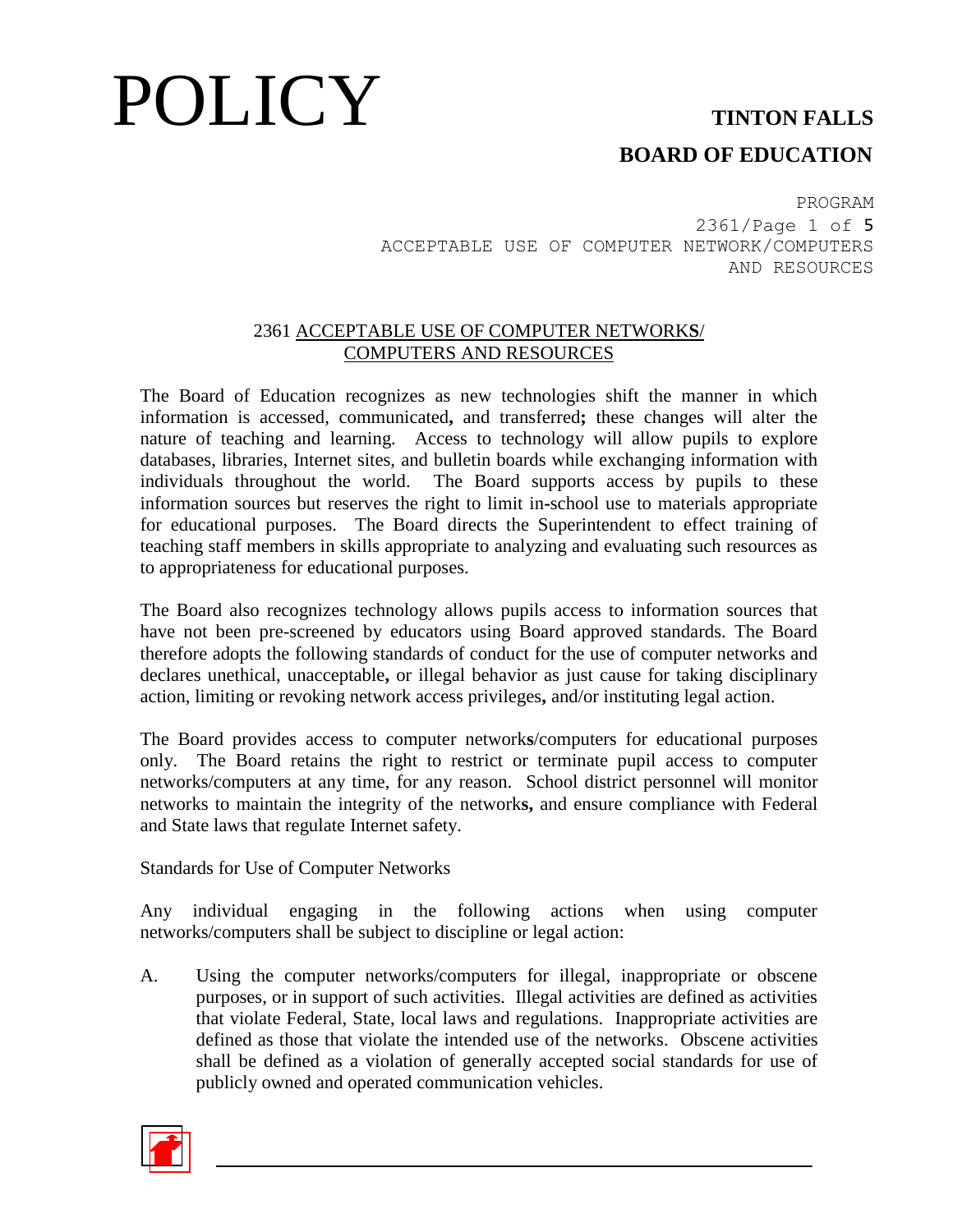## **BOARD OF EDUCATION**

PROGRAM 2361/Page 2 of 5 ACCEPTABLE USE OF COMPUTER NETWORK/COMPUTERS AND RESOURCES

- B. Using the computer networks/computers to violate copyrights, institutional or third party copyrights, license agreements or other contracts.
- C. Using the computer networks in a manner that:
	- 1. Intentionally disrupts network traffic or crashes the network;
	- 2. Degrades or disrupts equipment or system performance;
	- 3. Uses the computing resources of the school district for commercial purposes, financial gain**,** or fraud;
	- 4. Steals data or other intellectual property;
	- 5. Gains or seeks unauthorized access to the files of others or vandalizes the data of another person;
	- 6. Gains or seeks unauthorized access to resources or entities;
	- 7. Forges electronic mail messages or uses an account owned by others;
	- 8. Invades privacy of others;
	- 9. Posts anonymous messages;
	- 10. Possesses any data which is a violation of this Policy; and/or
	- 11. Engages in other activities that do not advance the educational purposes for which computer networks/computers are provided.

D. 1. Appropriate use of computer hardware, including laptops and Chromebooks. Students are expected to treat and care for all computer hardware, including laptops and Chromebooks, in a manner that does not cause damage or loss. Should a student cause damage or loss, the student's parent/guardian will be financially responsible for the repair and/or replacement of the damaged or lost device. The fee structure is outlined in Regulation #2361 – Acceptable Use of Computer Networks/Computers and Resources.

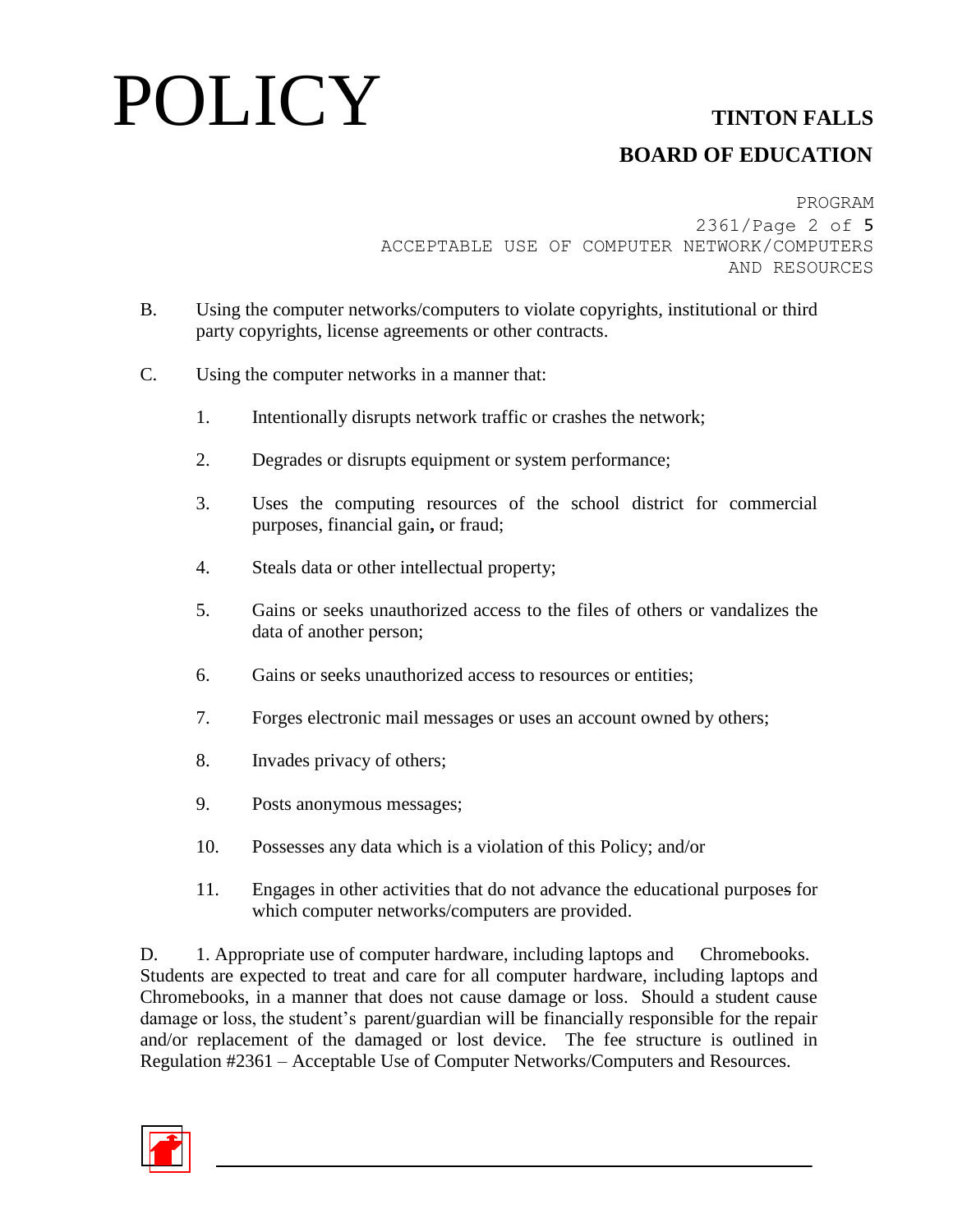## **BOARD OF EDUCATION**

PROGRAM 2361/Page 3 of 5 ACCEPTABLE USE OF COMPUTER NETWORK/COMPUTERS AND RESOURCES

Internet Safety Protection

As a condition for receipt of certain Federal funding, the school district shall be in compliance with the Children's Internet Protection Act**,** the Neighborhood Children's Internet Protection Act, and has installed technology protection measures for all computers in the school district, including computers in media centers/libraries**.** The technology protection must block and/or filter material and visual depictions that are obscene as defined in Section 1460 of Title 18, United States Code; child pornography, as defined in Section 2256 of Title 18, United States Code; are harmful to minors including any pictures, images, graphic image file or other material or visual depiction that taken as a whole and with respect to minors, appeals to a prurient interest in nudity, sex, or excretion; or depicts, describes, or represents in a patently offensive way, with respect to what is suitable for minors, sexual acts or conduct; or taken as a whole, lacks serious literary, artistic, political, or scientific value as to minors.

This Policy also establishes Internet safety policy and procedures in the district as required in the Neighborhood Children's Internet Protection Act. Policy 2361 addresses access by minors to inappropriate matter on the Internet and World Wide Web; the safety and security of minors when using electronic mail, chat rooms, and other forms of direct electronic communications; unauthorized access, including "hacking" and other unlawful activities by minors online; unauthorized disclosures, use, and dissemination of personal identification information regarding minors; and measures designed to restrict minors' access to materials harmful to minors.

Notwithstanding blocking and/or filtering the material and visual depictions prohibited in the Children's Internet Protection Act and the Neighborhood Children's Internet Protection Act, the Board shall determine other Internet material that is inappropriate for minors.

In accordance with the provisions of the Children's Internet Protection Act, the Superintendent of Schools or designee will develop and ensure education is provided to every pupil regarding appropriate online behavior, including pupils interacting with other individuals on social networking sites and/or chat rooms, and cyberbullying awareness and response.

The Board will provide reasonable public notice and will hold one annual public hearing during a regular monthly Board meeting or during a designated special Board meeting to address and receive public community input on the Internet safety policy - Policy and

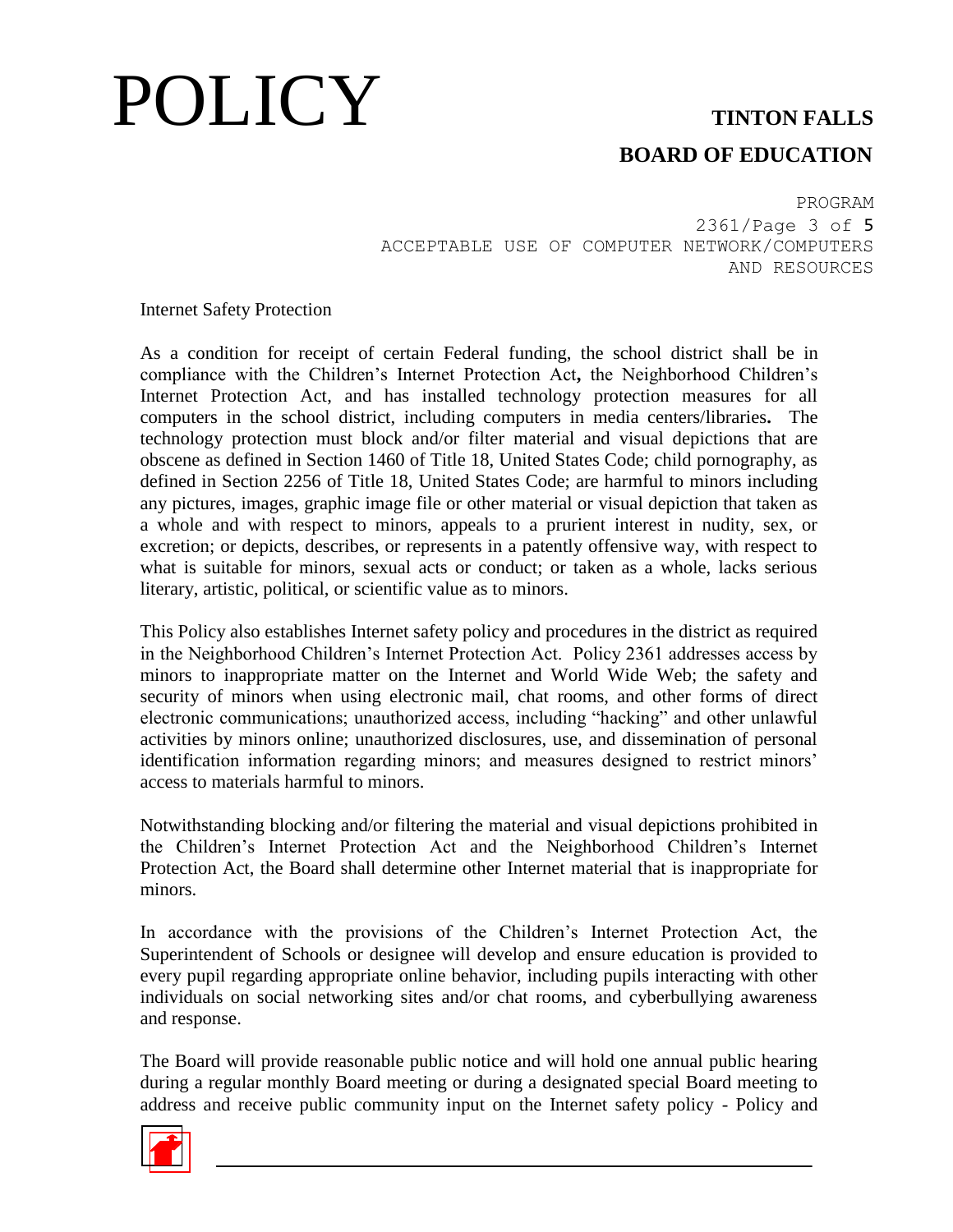## **BOARD OF EDUCATION**

PROGRAM 2361/Page 4 of 5 ACCEPTABLE USE OF COMPUTER NETWORK/COMPUTERS AND RESOURCES

Regulation 2361. Any changes in Policy and Regulation 2361 since the previous year's annual public hearing will also be discussed at a meeting following the annual public hearing.

The school district will certify on an annual basis, that the schools, including media centers/libraries in the district, are in compliance with the Children's Internet Protection Act and the Neighborhood Children's Internet Protection Act and the school district enforces the requirements of these Acts and this Policy.

### Consent Requirement

No pupil shall be allowed to use the school districts' computer network**s/**computers and the Internet unless they have filed with the office a consent form signed by the pupil and his/her parent(s) or legal guardian(s).

#### Violations

Individuals violating this Policy shall be subject to the consequences as indicated in Regulation 2361 and other appropriate discipline, which includes but are not limited to:

- 1. Use of the network only under direct supervision;
- 2. Suspension of network privileges;
- 3. Revocation of network privileges;
- 4. Suspension of computer privileges;
- 5. Revocation of computer privileges;
- 6. Suspension from school;
- 7. Expulsion from school; and/or
- 8. Legal action and prosecution by the authorities.
- 9. Damage/lost fee structure as indicated in Regulation #2361.